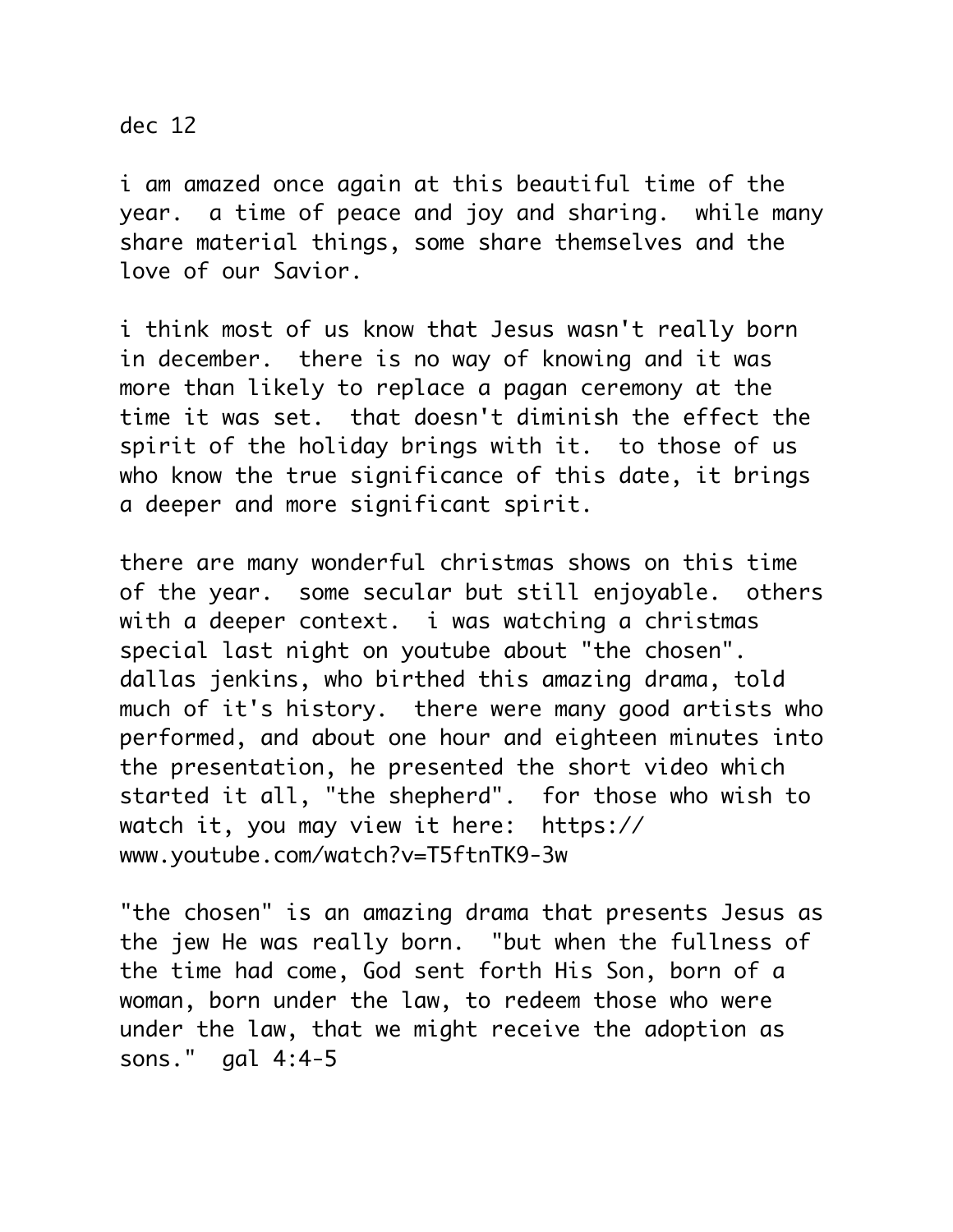there is no getting around His humble beginnings and the impact His brief life had on the world. He came as the sacrificial lamb of God. while He lay dead in the grave, there were only a few who mourned His death and they remained afraid and hidden.

they did not stay afraid and hidden. neither do we today. God demonstrated that because He lives, we live also. we cannot here begin to expound the glory due our Lord. "and there are also many other things that Jesus did, which if they were written one by one, i suppose that even the world itself could not contain the books that would be written." john 21:25

suffice it to say that God loves us all. we are all His unique, special creation in His own image. He desires that fellowship be restored which was interrupted by sin. He gave us this glorious gift. He gave His best. can we now offer less back to Him. yes God. i give you my best. "search me, o God, and know my heart; try me, and know my anxieties; and see if there is any wicked way in me, and lead me in the way everlasting." psa 139:23-24

"therefore we make it our aim, whether present or absent, to be well pleasing to Him." 2 cor 5:9 just as our Lord sought to please the Father, we also strive to do the same. in our imperfect vessel and in our imperfect way, we submit to Him. do your work in us, recreating in us that image of You which our flesh has corrupted and marred. "the earnest expectation of the creation eagerly waits for the revealing of the sons of God." rom 8:19